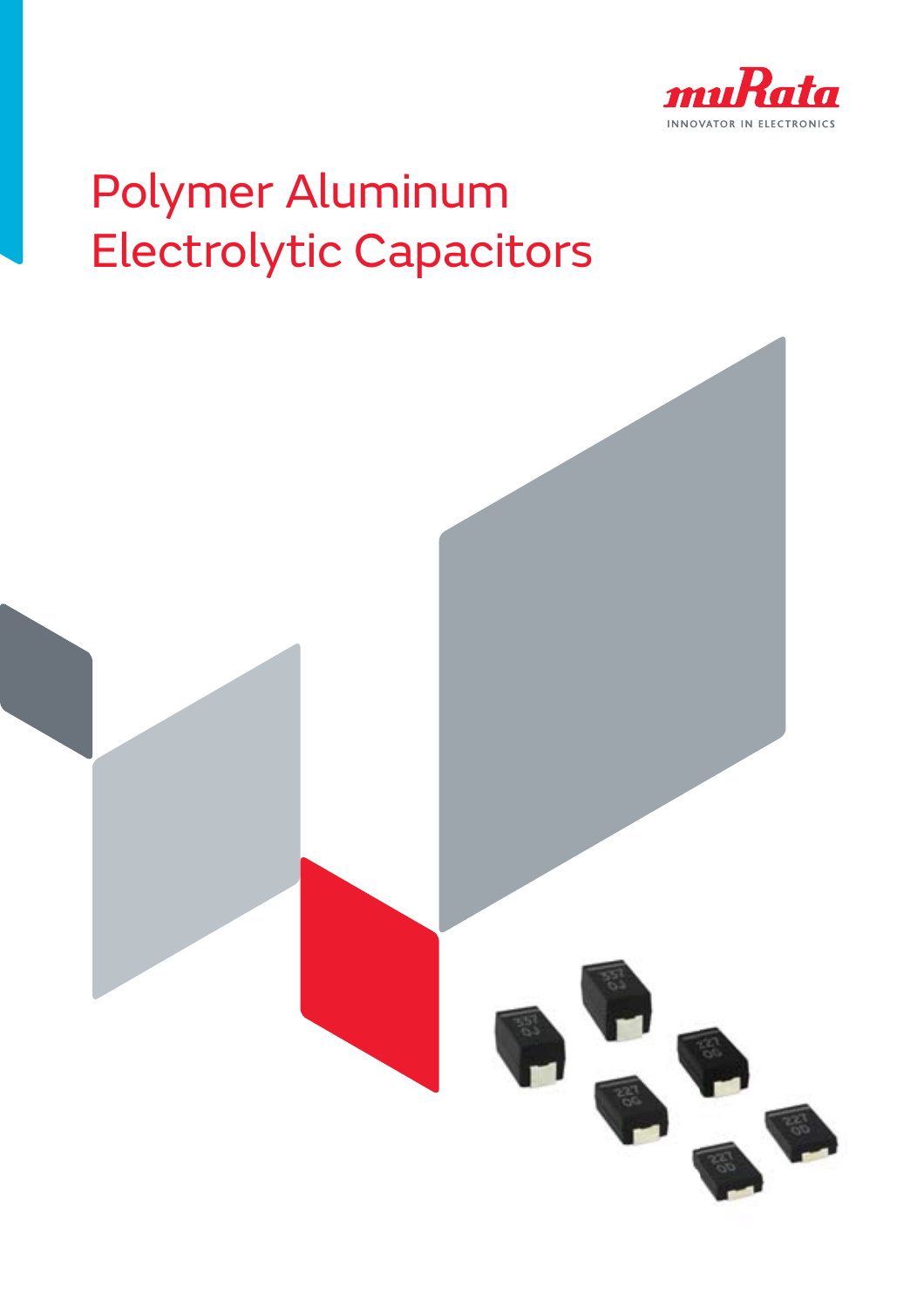### **Description**

Murata Manufacturing Co., Ltd.'s ECAS series of polymer aluminum electrolytic capacitors realize low ESR, low impedence and high capacitance by means of multilayered aluminum foil for anode, solid conductive polymer for cathode. With no bias characteristics and stable temperature characteristics, ECAS series have excellent performance in ripple absorption, smoothing and transient response suitable for numerous applications. Therefore, it is suitable for smoothing of input-output current of various power supply circuits, and the backup use over the load change of the CPU circumference.

This contributes to reduction of the number of parts, or reduction of substrate area.



### muRata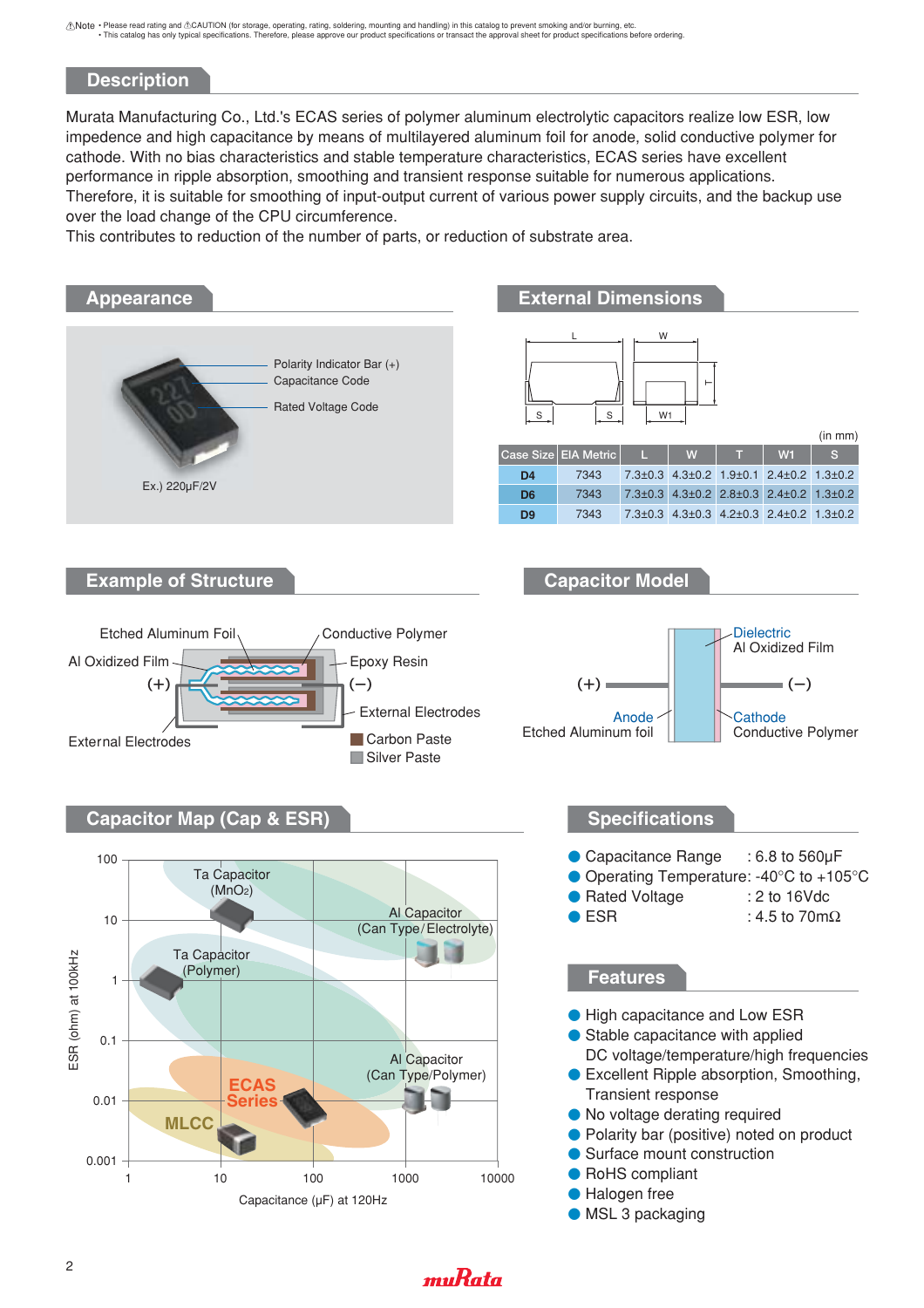### **Product Lineup**

|               |                  | 6.8                  | 10                   | 15                   | 22                   | 33                   | 47                   | 56                   | 68                   | 100                               | 150                  | 220                               | 330                                                     | 470                 | 560                   |
|---------------|------------------|----------------------|----------------------|----------------------|----------------------|----------------------|----------------------|----------------------|----------------------|-----------------------------------|----------------------|-----------------------------------|---------------------------------------------------------|---------------------|-----------------------|
| (Vdc)         | $\overline{2}$   |                      |                      |                      |                      |                      |                      |                      |                      | D <sub>4</sub><br>16              | D <sub>4</sub><br>9  | D <sub>4</sub><br>9               | D <sub>6</sub><br>D <sub>4</sub><br>$\overline{7}$<br>9 | D <sub>6</sub><br>6 | D <sub>9</sub><br>4.5 |
|               | $\overline{4}$   |                      |                      |                      |                      |                      |                      |                      | D <sub>4</sub><br>20 | D <sub>4</sub><br>16              | D <sub>4</sub><br>16 | D <sub>6</sub><br>10 <sup>1</sup> | D <sub>9</sub><br>8                                     |                     |                       |
| Rated Voltage | 6.3              |                      | D <sub>4</sub><br>55 |                      | D <sub>4</sub><br>45 | D <sub>4</sub><br>25 | D <sub>4</sub><br>25 |                      | D <sub>4</sub><br>15 | D <sub>4</sub><br>15              | D <sub>6</sub><br>10 | D <sub>6</sub><br>10 <sup>1</sup> | D <sub>9</sub><br>9                                     |                     |                       |
|               | 10 <sup>10</sup> |                      | D <sub>4</sub><br>55 |                      | D <sub>4</sub><br>28 | D <sub>4</sub><br>25 | D <sub>4</sub><br>25 |                      | D <sub>6</sub><br>15 | D <sub>9</sub><br>10              | D <sub>9</sub><br>10 |                                   |                                                         |                     |                       |
|               | 12.5             |                      | D <sub>4</sub><br>55 | D <sub>4</sub><br>45 | D <sub>4</sub><br>30 | D <sub>4</sub><br>25 | D <sub>6</sub><br>20 | D <sub>6</sub><br>20 |                      | D <sub>9</sub><br>12 <sup>2</sup> |                      |                                   |                                                         |                     |                       |
|               | 16               | D <sub>4</sub><br>70 | D <sub>4</sub><br>60 | D <sub>4</sub><br>40 | D <sub>6</sub><br>30 |                      |                      |                      |                      |                                   |                      |                                   |                                                         |                     |                       |
|               | $\Gamma$         |                      |                      |                      |                      |                      |                      |                      |                      |                                   |                      |                                   |                                                         |                     |                       |

### **Capacitance Value (μF)**

**D4** Case Size Code

**55**  $-$  ESR (m $\Omega$ )



### **Design Support Tool - SimSurfing**

![](_page_2_Picture_8.jpeg)

http://www.murata.com/simsurfing/

- Frequency responses (Z, ESR, ESL) of ECAS Series are available.

- Netlist and S-parameter can be downloaded.

- The software "SimSurfing" is also available for your simulation on the go where no internet connection is available.

### **Applications**

![](_page_2_Figure_14.jpeg)

### muRata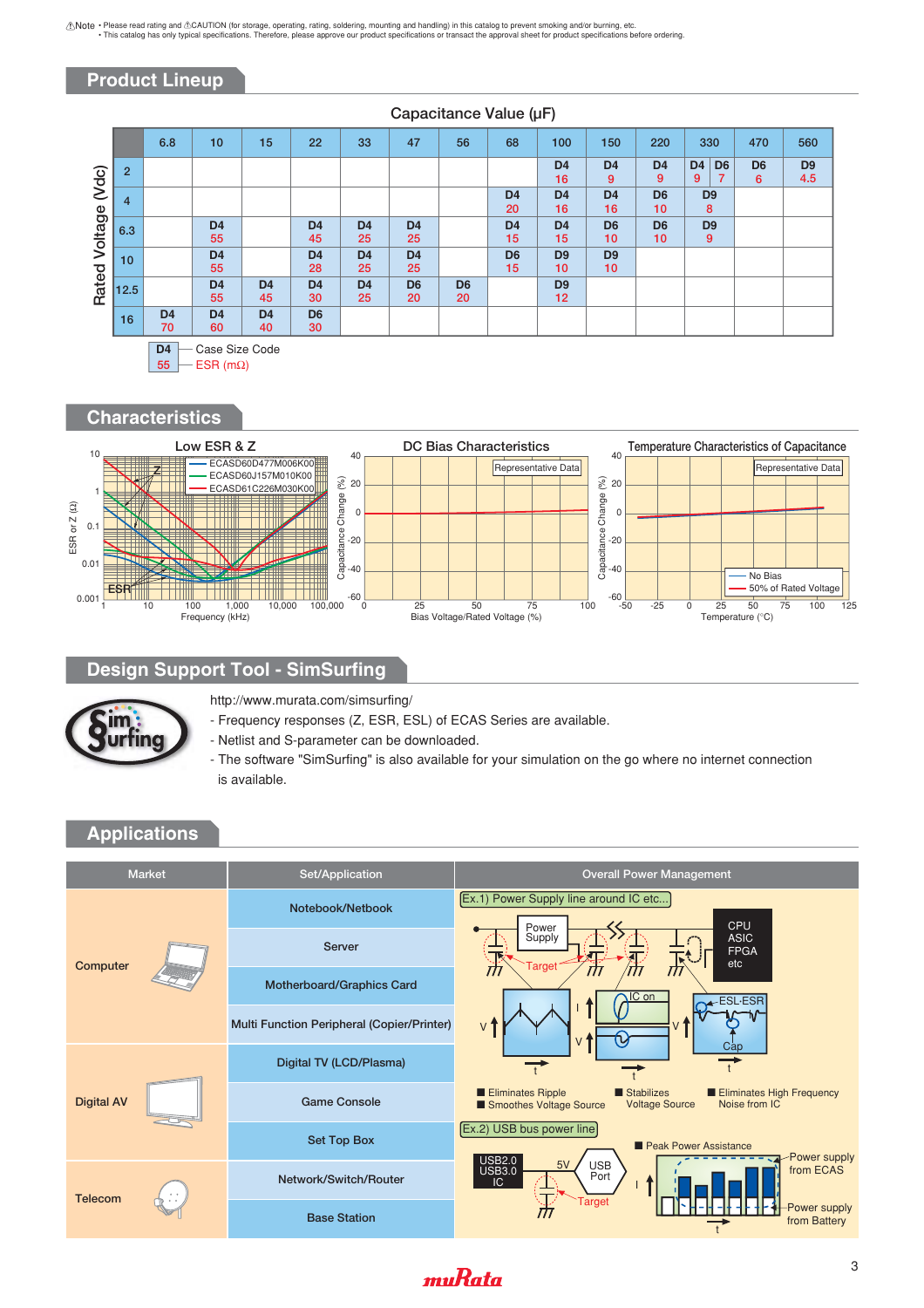Note · Please read rating and ACAUTION (for storage, operating, rating, soldering, mounting and handling) in this catalog to prevent smoking and/or burning, etc.<br>This catalog has only typical specifications. Therefore, ple

### **Part Numbering**

| ECAS D4 0D 227 M 009 K 00 |  |  |                             |  |
|---------------------------|--|--|-----------------------------|--|
|                           |  |  | $0 \t0 \t0 \t0 \t0 \t0 \t0$ |  |

### **O**Series

**ECAS Polymer AI Electrolytic Capacitor Product ID**

### **@Dimension (LxWxT) (mm)**

| Code           |               | w             |               |
|----------------|---------------|---------------|---------------|
| D <sub>4</sub> | $7.3 \pm 0.3$ | $4.3 \pm 0.2$ | $1.9 + 0.1$   |
| D <sub>6</sub> | $7.3 \pm 0.3$ | $4.3 \pm 0.2$ | $2.8 \pm 0.3$ |
| D <sub>9</sub> | $7.3 \pm 0.3$ | $4.3 \pm 0.3$ | $4.2 \pm 0.3$ |

### **@Rated Voltage**

| Code           | <b>Rated Voltage</b> |
|----------------|----------------------|
| 0D             | <b>DC 2V</b>         |
| 0E             | <b>DC 2.5V</b>       |
| 0G             | DC <sub>4V</sub>     |
| 0J             | <b>DC 6.3V</b>       |
| 0K             | DC <sub>8V</sub>     |
| 1A             | <b>DC 10V</b>        |
| 1B             | <b>DC 12.5V</b>      |
| 1 <sub>C</sub> | <b>DC 16V</b>        |

### **<sup>O</sup>Capacitance**

**(Part Number) Expressed by three-digit numeric code. The unit is pico-farad (pF). The first and second figures are significant digits, and the third figure expresses the number of zeros which follow the two numbers. Ex.)**

| Code | Capacitance        |
|------|--------------------|
| 476  | $47\mu F$          |
| 107  | $100\mu F$         |
| 227  | $220\mu F$         |
| 477  | 470 <sub>u</sub> F |

### **O**Capacitance Tolerance

| Code | Capacitance Tolerance |
|------|-----------------------|
| М    | ±20%                  |
|      | $+10\%$ , $-35\%$     |

#### **@ESR**

**Expressed by three-digit alphanumerics. The unit is milli-ohm (m**Ω**). If there is a decimal point, it is expressed by the capital letter "R". Ex.)**

| <b>ESR</b>    |
|---------------|
| 4.5m $\Omega$ |
| $9m\Omega$    |
| $10m\Omega$   |
|               |

#### **O**Packaging

| Code | Packaging              |
|------|------------------------|
|      | ø330mm Embossed Taping |

#### **Ondividual Specification Code**

**Expressed by two figures.**

### **Specifications and Test Methods**

| No.            |                                | <b>Item</b>                        | <b>Characteristics</b>                                                                                                                  | <b>Test Conditions</b>                                                                                                                                                                                                                                                                                                                                |  |  |  |
|----------------|--------------------------------|------------------------------------|-----------------------------------------------------------------------------------------------------------------------------------------|-------------------------------------------------------------------------------------------------------------------------------------------------------------------------------------------------------------------------------------------------------------------------------------------------------------------------------------------------------|--|--|--|
|                |                                | <b>Operating Temperature Range</b> | -40 $^{\circ}$ C to +105 $^{\circ}$ C                                                                                                   |                                                                                                                                                                                                                                                                                                                                                       |  |  |  |
| $\overline{2}$ | <b>Leakage Current</b>         |                                    | $\le$ The value of "Part Number Listing"                                                                                                | Series resistor : 1000 ohm<br>Applied voltage: Rated Voltage<br>Measuring after 2 minutes of application<br>Please conduct pre-conditioning below, if you have a doubt.<br>Pre-conditioning: Apply rated DC voltage for 1 hour at 105°C<br>through 1000 ohm series resistor.<br>Then discharge and keep in the room temperature for<br>4 to 24 hours. |  |  |  |
| 3              | <b>Capacitance Tolerance</b>   |                                    | Please refer to "Part Number Listing"                                                                                                   | Measuring frequency : 120Hz ±10%                                                                                                                                                                                                                                                                                                                      |  |  |  |
| 4              | <b>Dissipation Factor</b>      |                                    | $≤0.06$                                                                                                                                 | Measuring circuit<br>: Equivalent series circuit<br>Measuring voltage<br>$: +1Vr.m.s.$<br>Measuring temperature: 25°C                                                                                                                                                                                                                                 |  |  |  |
| 5              | <b>ESR</b>                     |                                    | $\le$ The value of "Part Number Listing"                                                                                                | Measuring frequency : 100kHz ±10%<br>Measuring voltage<br>: no more than $+1Vr.m.s.$<br>Measuring temperature: 25°C                                                                                                                                                                                                                                   |  |  |  |
| 6              |                                | <b>Allowable Ripple Current</b>    | Please refer to "Part Number Listing"                                                                                                   | Measuring frequency: 100kHz ±10%                                                                                                                                                                                                                                                                                                                      |  |  |  |
| $\overline{7}$ | Solderability                  |                                    | More than 75% of each terminal face is<br>covered by new solder                                                                         | Lead Free Solder : Sn/3.0Ag/0.5Cu<br>: Rosin 25%, IPA 75%<br><b>Flux</b><br>Solder temperature: 245 ±5°C<br>Immersing time<br>$:3 + 0.5s$                                                                                                                                                                                                             |  |  |  |
| 8              | Moisture<br>Resistance         | <b>Leakage Current</b>             | $\leq$ 750% of initial specified value<br>for 2V to 10V products<br>$\leq$ 300% of initial specified value<br>for 12.5V to 16V products | Test temperature: 60±2°C<br>Relative humidity: 90 to 95%RH                                                                                                                                                                                                                                                                                            |  |  |  |
|                | <b>Under No</b><br><b>Bias</b> | <b>Capacitance Change</b>          | -20% and +50% of initial measured value                                                                                                 | Test time<br>$:500+24, -0h$                                                                                                                                                                                                                                                                                                                           |  |  |  |
|                |                                | <b>Dissipation Factor</b>          | $≤0.12$                                                                                                                                 |                                                                                                                                                                                                                                                                                                                                                       |  |  |  |
|                |                                | Appearance                         | No defects or abnormalities                                                                                                             |                                                                                                                                                                                                                                                                                                                                                       |  |  |  |

![](_page_3_Picture_24.jpeg)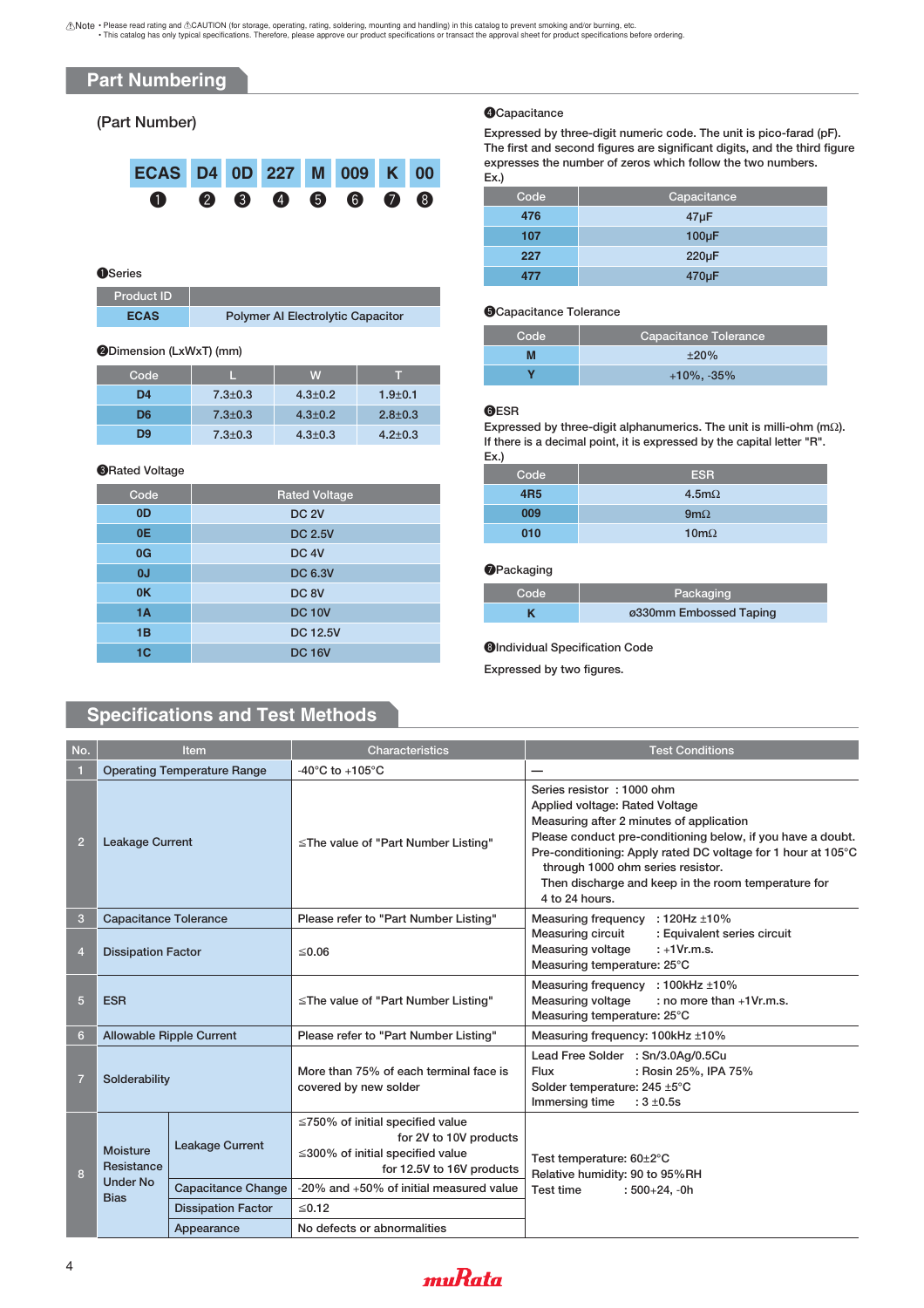Note · Please read rating and ACAUTION (for storage, operating, rating, soldering, mounting and handling) in this catalog to prevent smoking and/or burning, etc.<br>This catalog has only typical specifications. Therefore, ple

| No. |                   | <b>Item</b>               | <b>Characteristics</b>                   | <b>Test Conditions</b>                                                                                                                                                                                                                                                                           |  |  |  |
|-----|-------------------|---------------------------|------------------------------------------|--------------------------------------------------------------------------------------------------------------------------------------------------------------------------------------------------------------------------------------------------------------------------------------------------|--|--|--|
|     | Moisture          | <b>Leakage Current</b>    | $\le$ The value of "Part Number Listing" | Test temperature: 60±2°C                                                                                                                                                                                                                                                                         |  |  |  |
| 9   | Resistance        | <b>Capacitance Change</b> | -20% and +50% of initial measured value  | Relative humidity: 90 to 95%RH                                                                                                                                                                                                                                                                   |  |  |  |
|     | Under             | <b>Dissipation Factor</b> | $≤0.12$                                  | Test time<br>$: 1000 + 48, -0h$<br>500+24, -0h (ECASD40D337Y009KA0)                                                                                                                                                                                                                              |  |  |  |
|     | Load              | Appearance                | No defects or abnormalities              | Applied voltage: Rated Voltage                                                                                                                                                                                                                                                                   |  |  |  |
|     |                   | <b>Leakage Current</b>    | $\le$ The value of "Part Number Listing" |                                                                                                                                                                                                                                                                                                  |  |  |  |
|     |                   | <b>Capacitance Change</b> | ±10% of initial measured value           | Test temperature: 105±2°C                                                                                                                                                                                                                                                                        |  |  |  |
| 10  | <b>Shelf Life</b> | <b>Dissipation Factor</b> | ≤0.06                                    | Test time<br>$: 1000 + 48, -0h$                                                                                                                                                                                                                                                                  |  |  |  |
|     |                   | Appearance                | No defects or abnormalities              |                                                                                                                                                                                                                                                                                                  |  |  |  |
|     |                   | <b>Leakage Current</b>    | ≦The value of "Part Number Listing"      | Test temperature: 105±2°C                                                                                                                                                                                                                                                                        |  |  |  |
|     | Endurance         | <b>Capacitance Change</b> | ±10% of initial measured value           |                                                                                                                                                                                                                                                                                                  |  |  |  |
| 11  |                   | <b>Dissipation Factor</b> | ≤0.06                                    |                                                                                                                                                                                                                                                                                                  |  |  |  |
|     |                   | Appearance                | No defects or abnormalities              | $: 1000 + 48. -0h$<br>$+85^{\circ}$ C for 2V to 10V products<br>Room temp. for 12.5V to 16V products<br>Rated voltage x1.25 for 2V to 10V products<br>Rated voltage x1.15 for 12.5V to 16V products<br>33 ohm (in series) for 2V to 10V products<br>1k ohm (in series) for 12.5V to 16V products |  |  |  |
|     |                   | <b>Leakage Current</b>    | $\le$ The value of "Part Number Listing" | Test time<br>Applied voltage: Rated Voltage<br>Temperature:<br>Applied voltage:                                                                                                                                                                                                                  |  |  |  |
|     |                   | <b>Capacitance Change</b> | ±10% of initial measured value           |                                                                                                                                                                                                                                                                                                  |  |  |  |
|     |                   | <b>Dissipation Factor</b> | ≤0.06                                    |                                                                                                                                                                                                                                                                                                  |  |  |  |
| 12  | Surge             | Appearance                | No defects or abnormalities              | Current limiting resistance:<br>Discharge resistance:<br>33 ohm (in series) for 2V to 10V products<br>1k ohm (in series) for 12.5V to 16V products<br>Charge on/off:<br>30 sec. each, 1000 times                                                                                                 |  |  |  |

**(The measurement condition in No.2 to 4 applies to No.8 to 12.)**

![](_page_4_Figure_3.jpeg)

### **Packaging**

![](_page_4_Figure_5.jpeg)

| W<br>$2.0 + 0.5$<br>uП<br>ø13±0.2 | $\bf{m}$<br>$\prec$ |
|-----------------------------------|---------------------|
| ø21±0.8<br>W <sub>1</sub>         | (in mm)             |

| Case<br>Size   | Cavity Size (mm) |             |             |            | Minimum Qty. |      | Reel Size Tape Width |                 | в               | W              | W <sub>1</sub> |
|----------------|------------------|-------------|-------------|------------|--------------|------|----------------------|-----------------|-----------------|----------------|----------------|
|                | $A \pm 0.2$      | $B \pm 0.2$ | $C \pm 0.2$ | D          | (pcs.)       |      |                      | A               |                 |                |                |
| D <sub>4</sub> | 4.5              | 7.6         | 2.2         | $0.4$ max. | 3,000        | ø330 | 12                   | $330.0 \pm 2.0$ | $100.0 \pm 1.0$ | $17.5 \pm 1.5$ | $13.5 \pm 1.5$ |
| D <sub>6</sub> | 4.5              | 7.6         | 3.2         | $0.4$ max. | 2,500        |      |                      |                 |                 |                |                |
| D <sub>9</sub> | 4.5              | 7.6         | 4.6         | $0.4$ max. | 2,000        |      |                      |                 |                 |                |                |

## *muRata*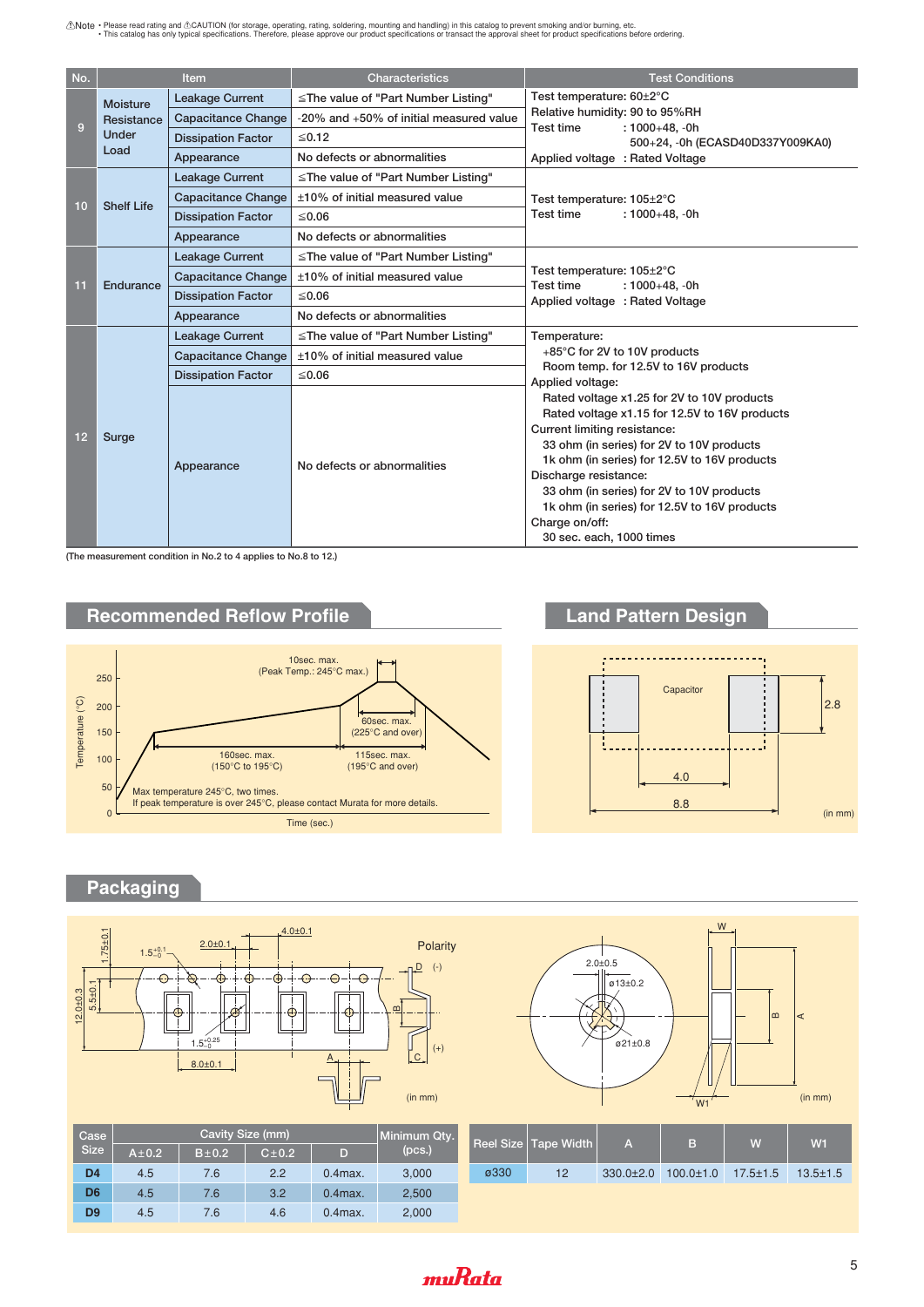Note · Please read rating and ACAUTION (for storage, operating, rating, soldering, mounting and handling) in this catalog to prevent smoking and/or burning, etc.<br>This catalog has only typical specifications. Therefore, ple

### **Part Number Listing**

|                             | Rated             | Cap.      | Cap.                | <b>Case Size</b> |               |           | ESR Max.                                           | Leakage              | Ripple                      | Min.                            |
|-----------------------------|-------------------|-----------|---------------------|------------------|---------------|-----------|----------------------------------------------------|----------------------|-----------------------------|---------------------------------|
| <b>Part Number (Murata)</b> | Voltage<br>(V.DC) | $(\mu F)$ | Tolerance<br>$(\%)$ | Code             | L x W<br>(mm) | т<br>(mm) | (m $\Omega$ )<br><b>100kHz</b><br>$/+25^{\circ}$ C | Current<br>$(\mu A)$ | Current<br>(Arms)<br>100kHz | Packaging<br>Quantity<br>(pcs.) |
| ECASD40D107M016K00          | $\overline{2}$    | 100       | ±20                 | D <sub>4</sub>   | 7343          | 1.9       | 16                                                 | 8.0                  | 2.0                         | 3,000                           |
| ECASD40D157M009K00          | $\overline{2}$    | 150       | ±20                 | D <sub>4</sub>   | 7343          | 1.9       | 9                                                  | 12.0                 | 3.0                         | 3,000                           |
| ECASD40D227M009K00          | $\overline{2}$    | 220       | ±20                 | D <sub>4</sub>   | 7343          | 1.9       | 9                                                  | 17.6                 | 3.0                         | 3,000                           |
| ECASD40D337Y009KA0          | $\overline{2}$    | 330       | $+10, -35$          | D <sub>4</sub>   | 7343          | 1.9       | 9                                                  | 66.0                 | 3.0                         | 3,000                           |
| ECASD60D337M007K00          | $\overline{2}$    | 330       | ±20                 | D <sub>6</sub>   | 7343          | 2.8       | $\overline{7}$                                     | 26.4                 | 3.5                         | 2,500                           |
| ECASD60D477M006K00          | $\overline{c}$    | 470       | ±20                 | D <sub>6</sub>   | 7343          | 2.8       | 6                                                  | 37.6                 | 3.5                         | 2,500                           |
| ECASD90D567M4R5K00          | $\overline{2}$    | 560       | ±20                 | D <sub>9</sub>   | 7343          | 4.2       | 4.5                                                | 44.8                 | 4.0                         | 2,000                           |
| ECASD40G686M020K00          | 4                 | 68        | ±20                 | D <sub>4</sub>   | 7343          | 1.9       | 20                                                 | 10.9                 | 1.9                         | 3,000                           |
| ECASD40G107M016K00          | 4                 | 100       | ±20                 | D <sub>4</sub>   | 7343          | 1.9       | 16                                                 | 16.0                 | 2.1                         | 3,000                           |
| ECASD40G157M016K00          | 4                 | 150       | ±20                 | D <sub>4</sub>   | 7343          | 1.9       | 16                                                 | 24.0                 | 2.1                         | 3,000                           |
| ECASD60G227M010K00          | 4                 | 220       | ±20                 | D <sub>6</sub>   | 7343          | 2.8       | 10                                                 | 35.2                 | 3.0                         | 2,500                           |
| ECASD90G337M008K00          | 4                 | 330       | ±20                 | D <sub>9</sub>   | 7343          | 4.2       | 8                                                  | 52.8                 | 3.3                         | 2,000                           |
| ECASD40J106M055K00          | 6.3               | 10        | ±20                 | D <sub>4</sub>   | 7343          | 1.9       | 55                                                 | 2.6                  | 1.0                         | 3,000                           |
| ECASD40J226M045K00          | 6.3               | 22        | ±20                 | D <sub>4</sub>   | 7343          | 1.9       | 45                                                 | 5.6                  | 1.0                         | 3,000                           |
| ECASD40J336M025K00          | 6.3               | 33        | ±20                 | D <sub>4</sub>   | 7343          | 1.9       | 25                                                 | 8.4                  | 1.8                         | 3,000                           |
| ECASD40J476M025K00          | 6.3               | 47        | ±20                 | D4               | 7343          | 1.9       | 25                                                 | 11.9                 | 1.8                         | 3,000                           |
| ECASD40J686M015K00          | 6.3               | 68        | ±20                 | D <sub>4</sub>   | 7343          | 1.9       | 15                                                 | 17.2                 | 2.0                         | 3,000                           |
| ECASD40J107M015K00          | 6.3               | 100       | ±20                 | D <sub>4</sub>   | 7343          | 1.9       | 15                                                 | 25.2                 | 2.0                         | 3,000                           |
| ECASD60J157M010K00          | 6.3               | 150       | ±20                 | D <sub>6</sub>   | 7343          | 2.8       | 10                                                 | 37.8                 | 3.0                         | 2,500                           |
| ECASD60J227M010K00          | 6.3               | 220       | ±20                 | D <sub>6</sub>   | 7343          | 2.8       | 10                                                 | 55.5                 | 3.0                         | 2,500                           |
| ECASD90J337M009K00          | 6.3               | 330       | ±20                 | D <sub>9</sub>   | 7343          | 4.2       | 9                                                  | 83.2                 | 3.4                         | 2,000                           |
| ECASD41A106M055K00          | 10                | 10        | ±20                 | D <sub>4</sub>   | 7343          | 1.9       | 55                                                 | 4.0                  | 1.0                         | 3,000                           |
| ECASD41A226M028K00          | 10                | 22        | ±20                 | D <sub>4</sub>   | 7343          | 1.9       | 28                                                 | 8.8                  | 1.6                         | 3,000                           |
| ECASD41A336M025K00          | 10                | 33        | ±20                 | D <sub>4</sub>   | 7343          | 1.9       | 25                                                 | 13.2                 | 1.8                         | 3,000                           |
| ECASD41A476M025K00          | 10                | 47        | ±20                 | D4               | 7343          | 1.9       | 25                                                 | 18.8                 | 1.8                         | 3,000                           |
| ECASD61A686M015K00          | 10                | 68        | ±20                 | D <sub>6</sub>   | 7343          | 2.8       | 15                                                 | 27.2                 | 2.0                         | 2,500                           |
| ECASD91A107M010K00          | 10                | 100       | ±20                 | D <sub>9</sub>   | 7343          | 4.2       | 10                                                 | 40.0                 | 3.0                         | 2,000                           |
| ECASD91A157M010K00          | 10                | 150       | ±20                 | D <sub>9</sub>   | 7343          | 4.2       | 10                                                 | 60.0                 | 3.0                         | 2,000                           |
| ECASD41B106M055K00          | 12.5              | 10        | ±20                 | D <sub>4</sub>   | 7343          | 1.9       | 55                                                 | 12.5                 | 1.0                         | 3,000                           |
| ECASD41B156M045K00          | 12.5              | 15        | ±20                 | D <sub>4</sub>   | 7343          | 1.9       | 45                                                 | 18.8                 | 1.0                         | 3,000                           |
| ECASD41B226M030K00          | 12.5              | 22        | ±20                 | D <sub>4</sub>   | 7343          | 1.9       | 30                                                 | 27.5                 | 1.6                         | 3,000                           |
| ECASD41B336M025K00          | 12.5              | 33        | ±20                 | D <sub>4</sub>   | 7343          | 1.9       | 25                                                 | 41.3                 | 1.8                         | 3,000                           |
| ECASD61B476M020K00          | 12.5              | 47        | ±20                 | D <sub>6</sub>   | 7343          | 2.8       | 20                                                 | 58.8                 | 2.0                         | 2,500                           |
| ECASD61B566M020K00          | 12.5              | 56        | ±20                 | D <sub>6</sub>   | 7343          | 2.8       | 20                                                 | 70.0                 | 2.0                         | 2,500                           |
| ECASD91B107M012K00          | 12.5              | 100       | ±20                 | D <sub>9</sub>   | 7343          | 4.2       | 12                                                 | 125.0                | 2.5                         | 2,000                           |
| ECASD41C685M070K00          | 16                | 6.8       | ±20                 | D <sub>4</sub>   | 7343          | 1.9       | 70                                                 | 10.9                 | 1.0                         | 3,000                           |
| ECASD41C106M060K00          | 16                | 10        | ±20                 | D <sub>4</sub>   | 7343          | 1.9       | 60                                                 | 16.0                 | 1.0                         | 3,000                           |
| ECASD41C156M040K00          | 16                | 15        | ±20                 | D <sub>4</sub>   | 7343          | 1.9       | 40                                                 | 24.0                 | 1.0                         | 3,000                           |
| ECASD61C226M030K00          | 16                | 22        | ±20                 | D <sub>6</sub>   | 7343          | 2.8       | 30                                                 | 35.2                 | 1.6                         | 2,500                           |

muRata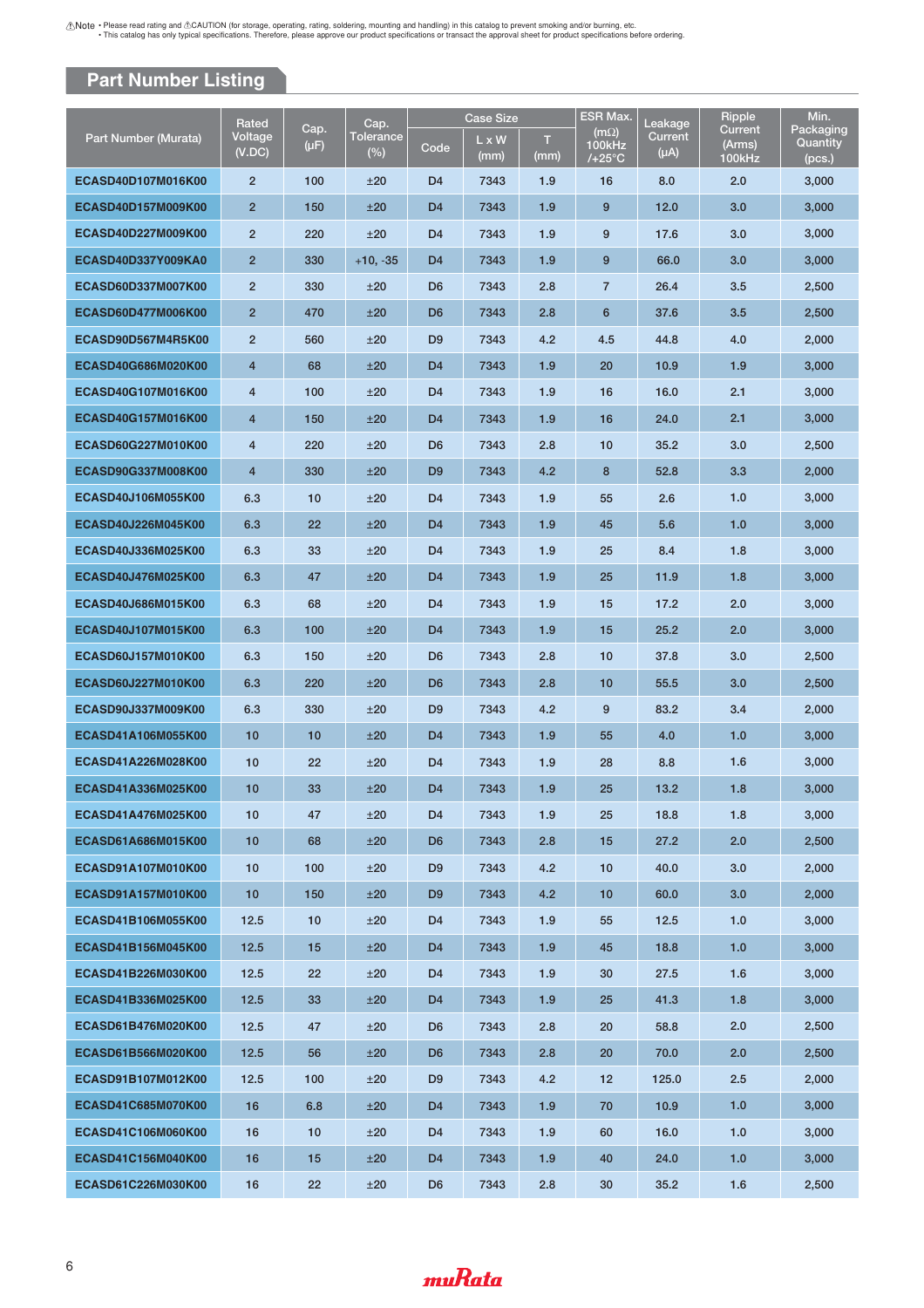### **Cautions for Use**

### ● Cautions

<1>Prohibited Circuits For Use

Do not use the capacitor with the following circuits.

- ①Time-constant circuit @Coupling circuits @2 or more capacitors connected serially
- 4 Circuit which are greatly affected by leakage current
- <2>Polarity

Polymer aluminum electrolytic capacitor is polarized. Please not to reverse the polarity when using.

If reverse voltage is applied even momentary, it may damage the oxide film and the capacitor itself.

### <3>Operating Voltage

When DC-rated capacitors are to be used in AC or ripple current circuits, be sure to maintain the Vp-p value of the applied voltage or the Vo-p which contains DC bias within the rated voltage range.

When the voltage is applied to the circuit, starting or stopping may generate irregular voltage for a transit period because of resonance or switching. Be sure to use a capacitor with a rated voltage range that includes these irregular voltages.

#### <4>Inrush Current

Extreme inrush current may cause short circuit or leakage current increase. If the inrush current exceeds 20A, adding protection circuit is recommended.

#### <5>Allowable Ripple Current

Please not to apply ripple current exceeding the allowable value specified in this document. If excessive current is applied, it may generate heat and the heat may damage the capacitor.

The sum of DC voltage and the peak AC voltage shall not exceed the rated voltage. The sum of the DC voltage and the peak AC voltage shall not allow a voltage reversal.

<6>Operating Temperature

The operating temperature limit depends on the capacitor.

- qDo not apply temperature exceeding the upper operating temperature. It is necessary to select a capacitor with a suitable rated temperature that will cover the operating temperature range. Also it is necessary to consider the temperature distribution in equipment and the seasonal temperature variable factor.
- @Consider the self-heating of the capacitor. The surface temperature of the capacitor shall be the upper operating temperature or less when including the self-heating factors.

#### <7>Reflow Soldering

Please not to apply excessive force to the capacitor during insertion as well as after soldering. The excessive force may result in damage to electrode terminals and/or degradation of electrical performance.

<8>Operating Environment

Confirm the environment in which the equipment will operate is under the specified conditions. Do not use the equipment under the following environments.

DBeing spattered with water or oil. @Being exposed to direct sunlight. @Being exposed to Ozone, ultraviolet rays or radiation. rBeing exposed to toxic gas (e.g., hydrogen sulfide, sulfur dioxide, chlorine, ammonia gas, etc.)

**E**Being exposed to excessive vibrations or mechanical shocks.  $\bullet$  **Being exposed to condensable environments.** 

● Storage Conditions

<1>Term of warranty for this product is two years after packaging in a moisture-proof bag, under the conditions below with sealed packaging. Recommended storage environment: Room temperature: 5-30°C

#### Humidity : no more than 60%RH

- <2>Polymer aluminum electrolytic capacitors should not be stored in an atmosphere consisting of corrosive gas (e.g., hydrogen sulfide, sulfur dioxide, chlorine, ammonia gas, etc.).
- <3>Polymer aluminum electrolytic capacitors should be stored in a dry atmosphere, avoiding direct sunlight and condensation. If capacitors are kept at a higher humidity, the following problems may occur:

qLeakage current will increase at the beginning of use and damage the circuit.

@Moisture absorbed in a resin will evaporate and expand with heat of mounting and damage the mold resin.

- <4>Please confirm a dry state with a humidity indicator card after open immediately. If 20% indication was in a pink state after opened, it is recommended to bake under the conditions below.
- <5>The capacitors should be kept dry using desiccators or any other methods after unsealing the moisture-proof packaging. If more than one week has passed under the recommended storage environment specified above after unsealing the packaging, it is recommended to bake under the conditions below.

Recommended baking conditions: Temperature: 60 (+0, -5) °C

Time : 168 hours

<6>This product meets MSL-3.

### **EU RoHS Compliant**

- $\cdot$  All the products in this catalog comply with EU RoHS.
- sEU RoHS is "the European Directive 2011/65/EU on the Restriction of the Use of Certain Hazardous Substances in Electrical and Electronic Equipment."
- sFor more details, please refer to our website 'Murata's Approach for EU RoHS' (http://www.murata.com/info/rohs.html).

![](_page_6_Picture_44.jpeg)